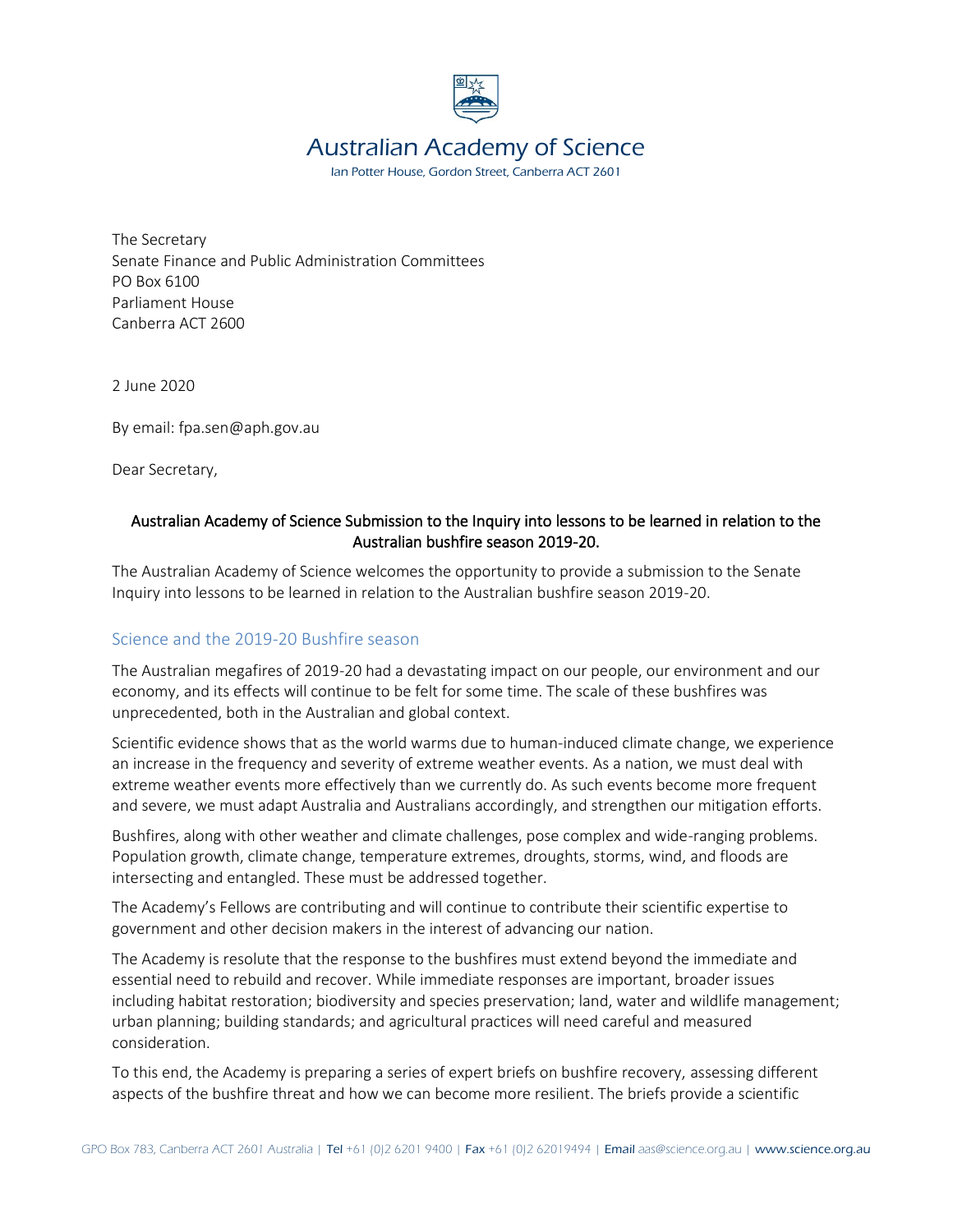perspective to inform policy questions relating to the impact of the bushfires. We will present these briefs to the Senate as soon as they are available, in the hope and expectation that they will prove useful to the Committee's inquiry.

# The briefs

The briefs will cover the following topics:

- **Ecosystem services:** This brief will discuss the impact of the bushfires on the services that Australia's ecosystems provide – clean food and water; regulation of climate, water and diseases; primary production and soil formation; spiritual, educational, cultural and recreational values – and how these services can be safeguarded.
- Human health: This brief, developed in conjunction with the Australian Academy of Health and Medical Research, will discuss the impact of the bushfires on human health and how those impacts can be moderated.
- Indigenous cultural burning: This brief will discuss the intersection of Indigenous Australian cultural practices with fire management research, and how both knowledge systems can be integrated to provide insight into fire management practices.
- Soil condition: This brief will discuss the impact of the bushfires on soil condition, and the effects this will have on agriculture. It also discusses mechanisms for ensuring soil quality is retained.
- Wildlife monitoring: This brief will discuss the impacts of the bushfire on Australia's native wildlife, and the role of immediate and long-term monitoring to inform protection and maintenance actions to preserve our unique ecosystems.
- Remote sensing and data availability: This brief will discuss the use of advanced technology and sophisticated data assets to improve our understanding of bushfires.
- Prescribed burning: This brief will summarise the available research on prescribed burning and its effect on the spread and intensity of bushfires.

Additionally, the Academy's submission to the review of the *Environment Protection and Biodiversity Conservation Act 1999* may be relevant to the Committee's inquiry, particularly the paper *Resilience to Disaster*. This paper is attached; the full submission can be found at [the Academy website.](https://www.science.org.au/supporting-science/science-policy-and-analysis/submissions-government/independent-review-epbc-act)

It is important for the Senate – and all Australians – to have trustworthy information and answers about impacts of the 2019-20 megafires. With much misinformation in the public domain about the cause and impacts of the bushfires, we urge Australians to continue to consult reputable sources of evidence-based information such as the Australian Academy of Science, CSIRO and the Bureau of Meteorology.

## Climate and bushfires

Bushfire risk is closely linked with changes in global climate. The number of extreme fire risk days has grown over past decades, particularly in south eastern Australia and away from the coast. Hotter and drier conditions, especially in southern Australia, will cause further increases in the number of high firerisk days and in the length of the fire season. The Academy's publication *[The Science of Climate Change:](https://www.science.org.au/education/immunisation-climate-change-genetic-modification/science-climate-change)  [Questions and Answers](https://www.science.org.au/education/immunisation-climate-change-genetic-modification/science-climate-change)* discusses the likely impacts of climate change including the risk profile for Australian bushfires. A forthcoming publication, *Australia at Three Degrees*, will look at projected scenarios for Australia based on the most likely climate change pathways identified by the Intergovernmental Panel for Climate Change, based on comprehensive data, research and analysis.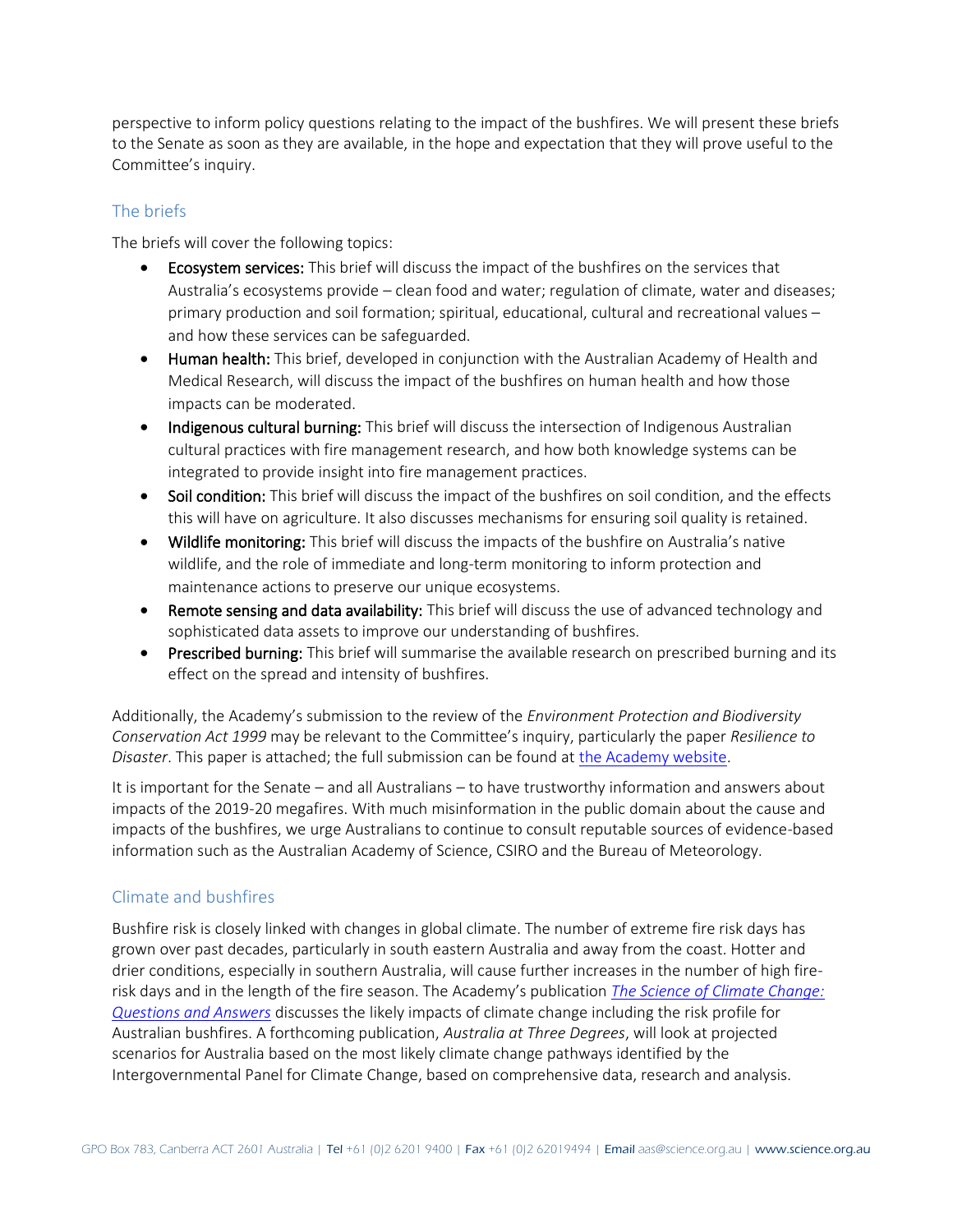The *[CSIRO Bushfires Explainer](https://www.csiro.au/en/Research/Environment/Extreme-Events/Bushfire/preparing-for-climate-change/2019-20-bushfires-explainer)* provides a concise, science-based description of the link between the 2019- 20 bushfires and climate change. A more detailed analysis can be found in the Bureau of Meteorology *[Annual Climate Statement 2019](http://www.bom.gov.au/climate/current/annual/aus/)*.

## Science of fuel management

The management of fuel loads often attracts comment and debate. Earlier this year, the Academy and Bushfire and Natural Hazards CRC worked together to deliver a symposium – the National Fire Fuels Science Forum – to provide an evidence base around this topic. Due to COVID-19, the forum was held as a series of webinars with up to 500 attending each week and hundreds more watching the recordings. The series enabled a broad range of people from around Australia and the world to hear discussion of the issues, science, constraints, beliefs, culture and myths around hazard reduction burning in Australia. The recordings of the webinar, links to publications mentioned in the webinar and extended Q&A session with the speakers are available on [CRC's Hazard Channel](https://www.bnhcrc.com.au/hazchan-playlists/2020-national-fire-fuels-science-webinars). The speaker presentation slides, questions from the audience and background papers are available on th[e event website,](https://www.bnhcrc.com.au/2020/firefuels#tabs-0-contentmain-2) and the Academy can provide a synthesis of the webinars on request.

The International Journal of Wildland Fire has also devoted an issue to *["Adaptive Prescribed Burning in](https://www.publish.csiro.au/wf)  [Australia for the Early 21st Century](https://www.publish.csiro.au/wf) – Context, Status, Challenges"*, which contains peer reviewed papers that the inquiry may wish to consult.

#### Protecting threatened ecosystems

The vast extent of the 2019/20 bushfires means ecosystems burned that had never or rarely been subjected to fire before. Other ecosystems experienced repeat burns that severely impacted new growth before it was able to fully replenish and recover. Credible assessments based on estimated species densities are that more than a billion vertebrate animals were killed in the fires. In response to these fires, the Department of Agriculture, Water and the Environment (DAWE) rapidly responded with immediate monitoring, in conjunction with other organisations and researchers, to prioritise actions to recover affected species and ecosystems. DAWE released [a list of animals requiring urgent management](https://www.environment.gov.au/biodiversity/bushfire-recovery/priority-animals)  [intervention,](https://www.environment.gov.au/biodiversity/bushfire-recovery/priority-animals) including 17 bird, 20 mammal, 23 reptile, 16 frog, 5 invertebrate, 22 spiny crayfish and 16 freshwater fish species, and updated .

Continued monitoring of species at risk of increased threats, as well as transparent, consistent and accessible monitoring data, will allow researchers and policy makers to ensure that damaged ecosystems are able to recover, providing better protection to threatened species and ecosystems. [A monitoring](http://www.environment.gov.au/system/files/pages/a8d10ce5-6a49-4fc2-b94d-575d6d11c547/files/draft-post-fire-rapid-assessment-guide.pdf)  [handbook](http://www.environment.gov.au/system/files/pages/a8d10ce5-6a49-4fc2-b94d-575d6d11c547/files/draft-post-fire-rapid-assessment-guide.pdf) produced for DAWE by Darren Southwell of the Threatened Species Recovery Hub of the National Environmental Science Programme provides an initial basis for this monitoring.

It is also important that unknown ecosystems and biodiversity be identified and documented, in order to ensure a comprehensive knowledge base from which to understand the impact of bushfires and other threats. This is the mission of the Academy initiative [Taxonomy Australia.](https://www.taxonomyaustralia.org.au/)

## The role of science in public policy

The Australian Academy of Science strongly supports the principle that public policy should be informed by the best available evidence. All levels of government need to ensure that evidence is used to inform decision making, and that the evidence base is up to date and comprehensive.

Scientific evidence is not the only input that policy makers need to assess in reaching decisions about what, if any, interventions are necessary on any given topic. However, science is often a critical input to